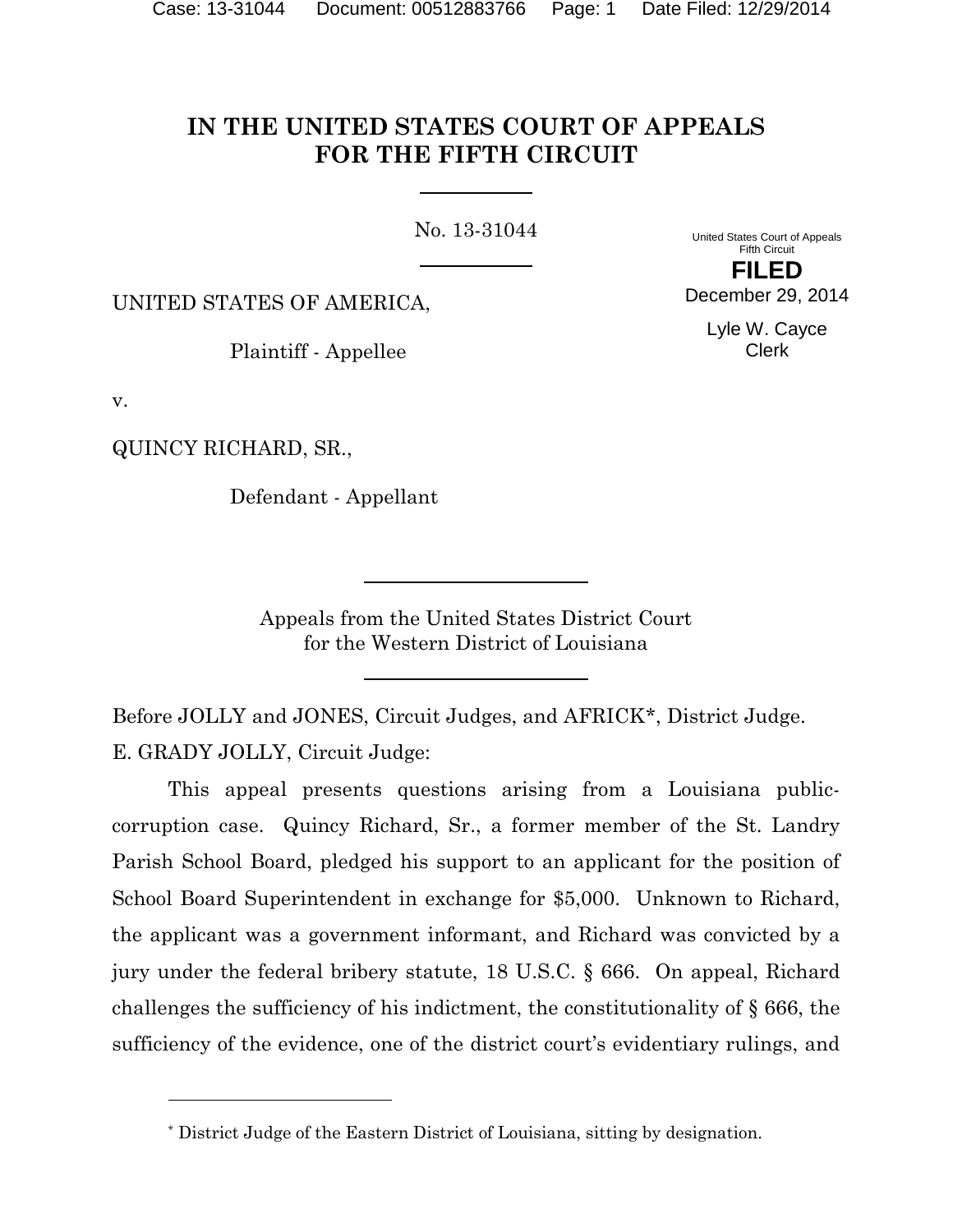his sentence. We find no reversible error, and so we AFFIRM his conviction and sentence.

I.

Quincy Richard, Sr., was a member of the St. Landry Parish School Board. Early in the summer of 2012, he arranged a meeting between himself; John Miller, a fellow member of the School Board; and Joseph Cassimere, an applicant for the position of School Board Superintendent. At the meeting, Richard and Miller asked Cassimere to discuss his application for the Superintendent position. When Cassimere began detailing his plans for improving local schools, however, Richard informed him that it would "take a little bit more than that" for Cassimere to be selected. Miller elaborated, explaining that he and Richard vote as a team and like to "work" for the Superintendent, but that, in order for them to work on Cassimere's behalf, it would take "some kind of finance."

Cassimere assumed that they were joking. But when, weeks later, Richard arranged another meeting at which Richard and Miller put a specific dollar figure on their support, he concluded that the bribery scheme was serious. He therefore contacted the FBI, who gave him recording equipment and instructed him to record future conversations with Richard and Miller.

Several more meetings followed. At one, Richard reiterated that Cassimere needed to "take care of Miller" while rubbing his fingers together in a gesture that Cassimere understood to refer to money. At another, Cassimere informed Richard and Miller that he could pay them \$5,000 apiece, and the group agreed to reconvene for payment.

Finally, on September 24, 2012, two days before the Board was scheduled to select a Superintendent, Cassimere met Miller and Richard at the restaurant of a local casino. Cassimere had come with \$10,000 worth of FBIprovided bribe money, and FBI agents were in place to covertly monitor the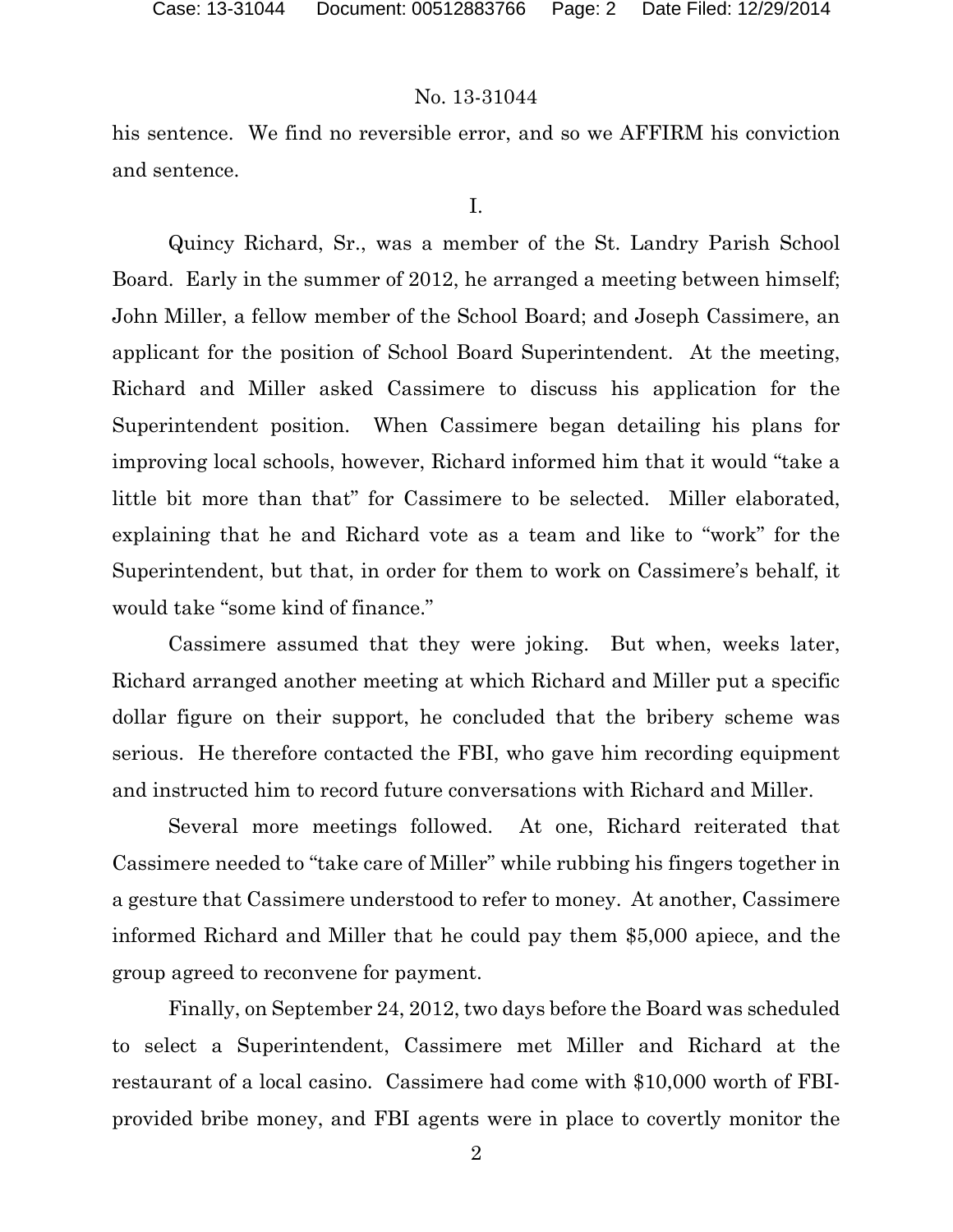meeting. During the meeting, Cassimere gave Richard and Miller each an envelope containing \$5,000. Richard was confronted by an FBI agent as he left the restaurant, and he surrendered the envelope.

Richard and Miller were charged with one count of conspiracy to commit bribery in violation of 18 U.S.C. § 371 and two counts of bribery in violation of 18 U.S.C. § 666. Miller pled guilty and cooperated with the government, but Richard decided to go to trial. Before Richard's trial began, the Board held its vote to select a Superintendent. Richard, who had remained on the Board despite his indictment, cast the deciding vote against Cassimere and in favor of one of his competitors. Later, a Louisiana state court held that Richard was ineligible to serve on the School Board because of a prior, unrelated felony conviction. The government moved to prevent this judgment, which was pending appeal, from being presented at trial, and the district court agreed, citing relevance.

At trial, Richard was convicted by a jury on all three counts. He was then sentenced to thirty-three months of imprisonment per count, to be served concurrently, followed by three years of concurrent supervised release per count.

# II.

In this appeal, Richard challenges the sufficiency of his indictment, the constitutionality of § 666, the sufficiency of the evidence, one of the district court's evidentiary rulings, and his sentence. We consider each challenge in turn.

# A.

Richard's first argument on appeal is that his indictment does not satisfy the constitutional requirements of adequately providing him full notice of the crime of which he has been charged. "We review the sufficiency of the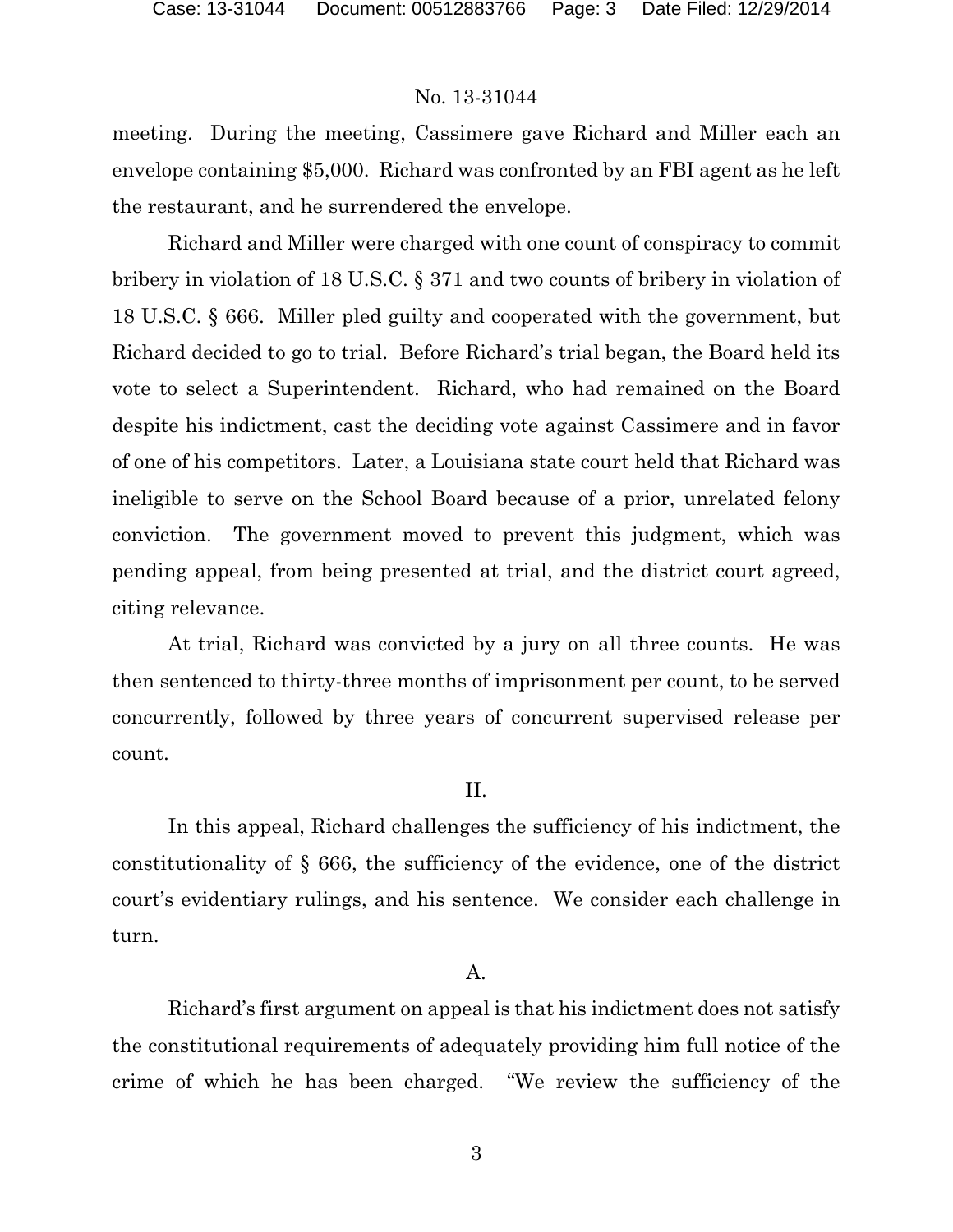indictment de novo." *United States v. Simpson*, 741 F.3d 539, 547 (5th Cir. 2014).

Richard's argument as to the sufficiency of the indictment focuses on the counts charging him with violating the federal bribery statute. That statute punishes "an agent of an organization, or of a State, local, or Indian tribal government, or any agency thereof" who "corruptly solicits or demands for the benefit of any person, or accepts or agrees to accept, anything of value from any person, intending to be influenced or rewarded in connection with any business, transaction, or series of transactions of such organization, government, or agency involving any thing of value of \$5,000 or more," if "the organization, government, or agency receives, in any one year period, benefits in excess of  $$10,000$  under a Federal program." 18 U.S.C.  $§$  666(a)(1)(B), (b). The statute defines an "agent" as "a person authorized to act on behalf of another person or a government and, in the case of an organization or government, includes a servant or employee, and a partner, director, officer, manager, and representative." *Id.* § 666(d)(1).

The superseding indictment closely tracks the language of § 666. It alleges that Richard was an "agent[] and board member[] of the St. Landry Parish School Board, an organization receiving federal assistance in excess of \$10,000 within the one year period before September 24, 2012," and that he "corruptly agreed to accept and did in fact accept a thing of value from a victim/candidate for the position of Superintendent of the St. Landry Parish School Board intending to be influenced and rewarded in connection with a transaction and series of transactions of [the Board] involving anything of value of \$5,000 or more." The indictment also includes a conspiracy count, which further alleges that the Superintendent's salary was approximately \$120,000 per year.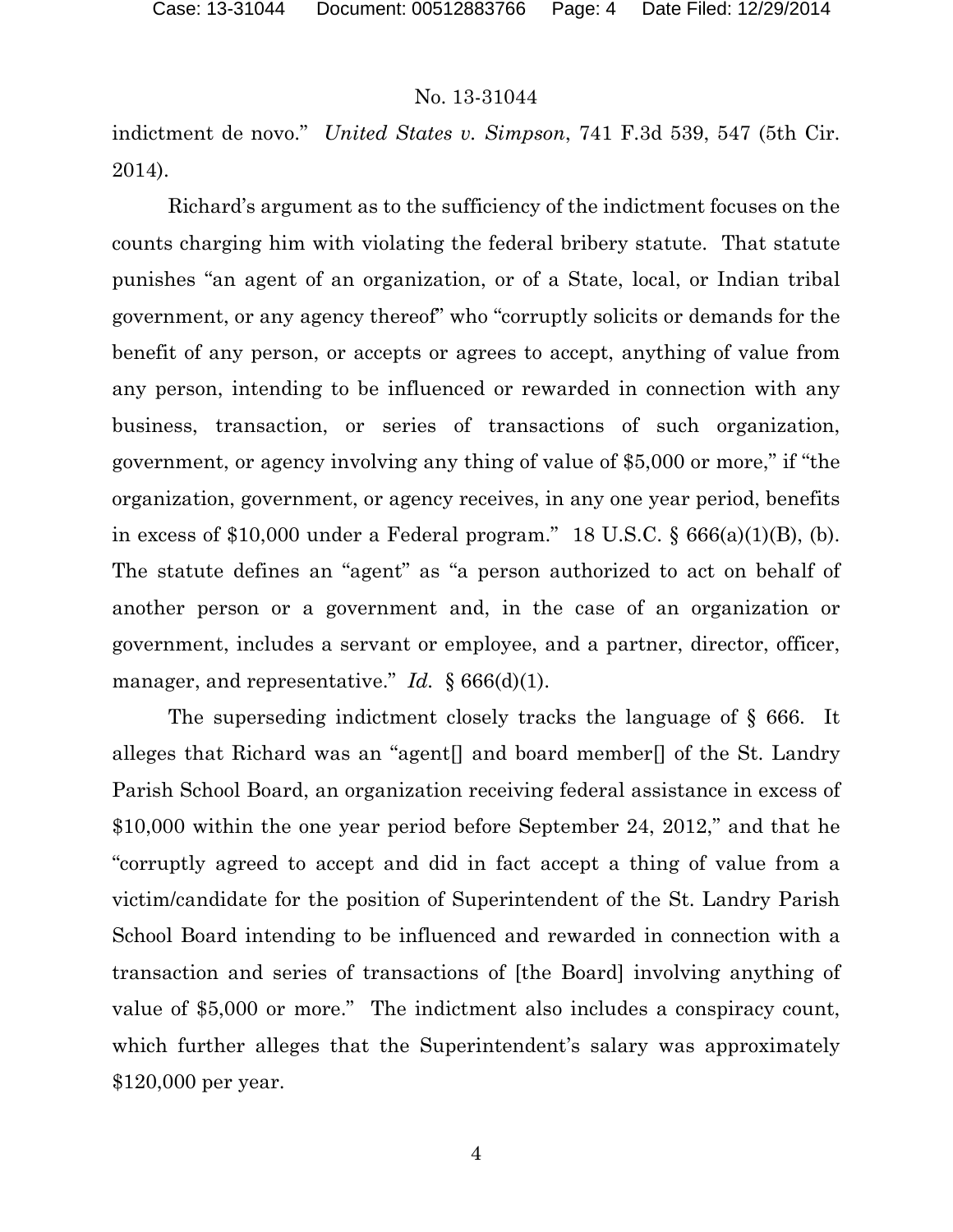According to Richard, the indictment is insufficient because it fails to include some particulars, such as which federal program the School Board received money from, which transaction was the subject of the bribe, and the name of the particular person from whom he allegedly accepted a bribe. "Generally," however, "an indictment that closely tracks the language under which it is brought is sufficient to give a defendant notice of the crimes with which he is charged." *United States v. Franco*, 632 F.3d 880, 884 (5th Cir. 2011). An indictment need not list every particular of the offense. Instead, it "simply needs to allege each element of the crime in a way that allows the accused to prepare his defense and invoke the Double Jeopardy Clause in a subsequent proceeding." *Id.* at 885. The superseding indictment closely tracks the language of § 666, alleging each essential element under that statute. Moreover, Richard will have no trouble invoking the Double Jeopardy Clause in any future proceeding, since all of the details he identifies as missing from the indictment came to light during the course of his prosecution. *See United States v. Lavergne*, 805 F.2d 517, 521 (5th Cir. 1986) ("By relying on the evidence in the record detailing exactly which charges constituted embezzlement, [the defendants] can avoid a subsequent prosecution for these same offenses."). We therefore reject Richard's argument that the indictment was constitutionally insufficient.

### B.

Richard next challenges the constitutionality of § 666, under which he is charged. We review the constitutionality of a federal statute de novo. *United States v. Lawrence*, 727 F.3d 386, 396 (5th Cir. 2013).

Richard's challenge to § 666's constitutionality must first confront and distinguish the Supreme Court's decision in *Sabri v. United States*, 541 U.S. 600 (2004). There, the defendants argued that the statute was unconstitutional because it does not require a nexus between the criminal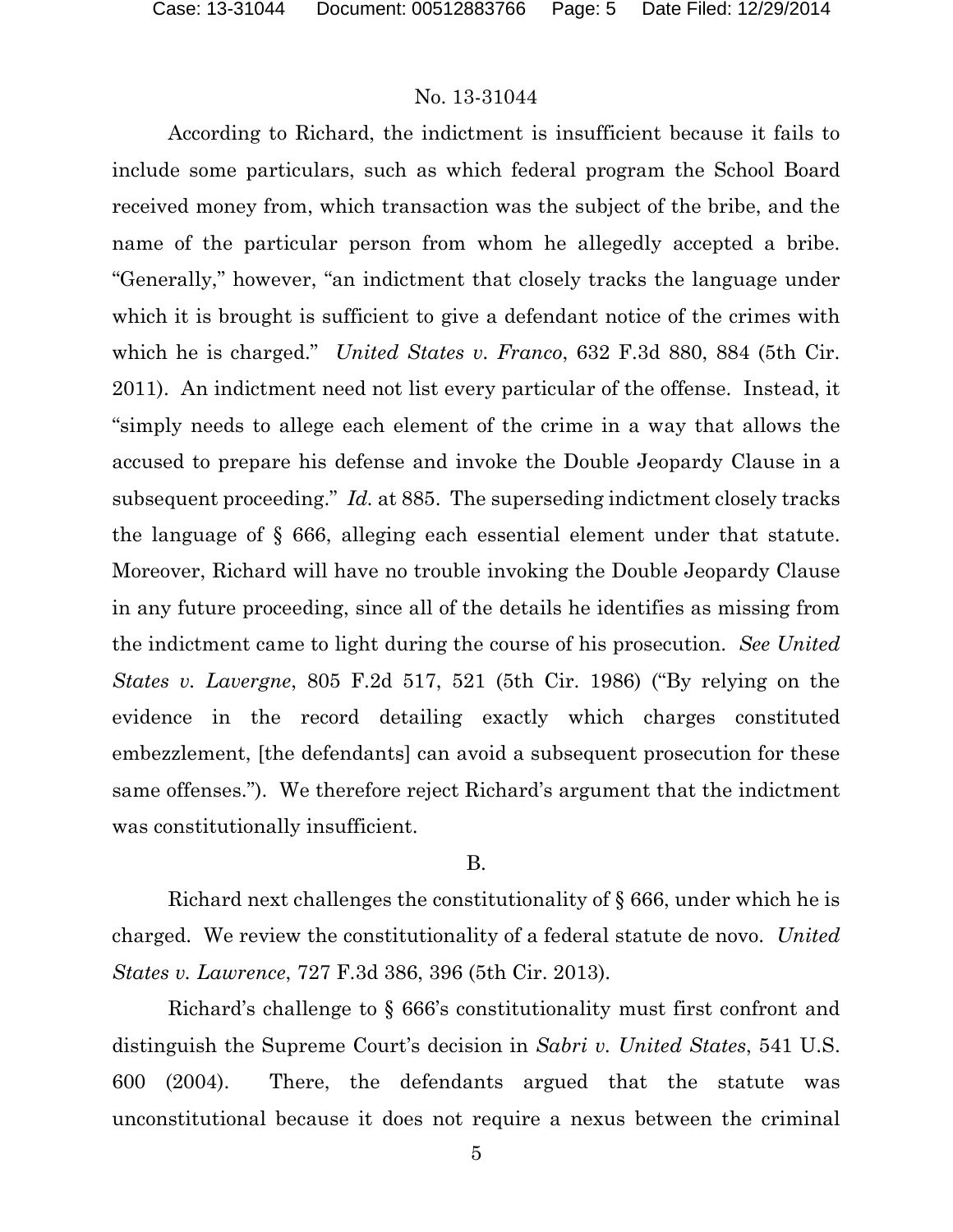activity and the federal funds. *Id.* at 604–05. The Supreme Court rejected that argument, holding that the Necessary and Proper Clause authorized Congress "to see to it that taxpayer dollars appropriated under [the Spending Clause] are in fact spent for the general welfare, and not frittered away in graft." *Id.* at 605. Because money is fungible, the Court reasoned, a nexus between the criminal activity and the federal funds is unnecessary. *Id.* at 606.

Richard emphasizes that his challenge to § 666 is an as-applied challenge, not a facial challenge like that brought in *Sabri*. *See id.* at 604. His argument that the statute is unconstitutional as applied, however, is unpersuasive. According to Richard, § 666 cannot constitutionally be applied to the area of education, where state interests are stronger than federal interests. Post-*Sabri*, though, we have applied § 666 to a secretary working in a school-district superintendent's office who used the district's credit card to make unauthorized purchases. *See United States v. Ollison*, 555 F.3d 152, 160–61 (5th Cir. 2009). Thus, Richard's invocation of the state's interest in education, standing alone, fails to demonstrate that § 666 is unconstitutional as applied to him.

# C.

We next consider Richard's sufficiency-of-the-evidence challenges. To establish federal criminal jurisdiction over this admitted bribe, the government is required to establish that the School Board received more than \$10,000 of federal benefits in a one-year period. *See* § 666(b). Thus, Richard first challenges the sufficiency of the evidence with respect to the amount of funds received from a federal program. He also challenges the evidence said to support the value of the transaction connected with the bribe. Finally, he argues that the evidence does not support the existence of a conspiratorial agreement. Review of the sufficiency of the evidence is "highly deferential to the verdict." *United States v. Gulley*, 526 F.3d 809, 816 (5th Cir. 2008) (internal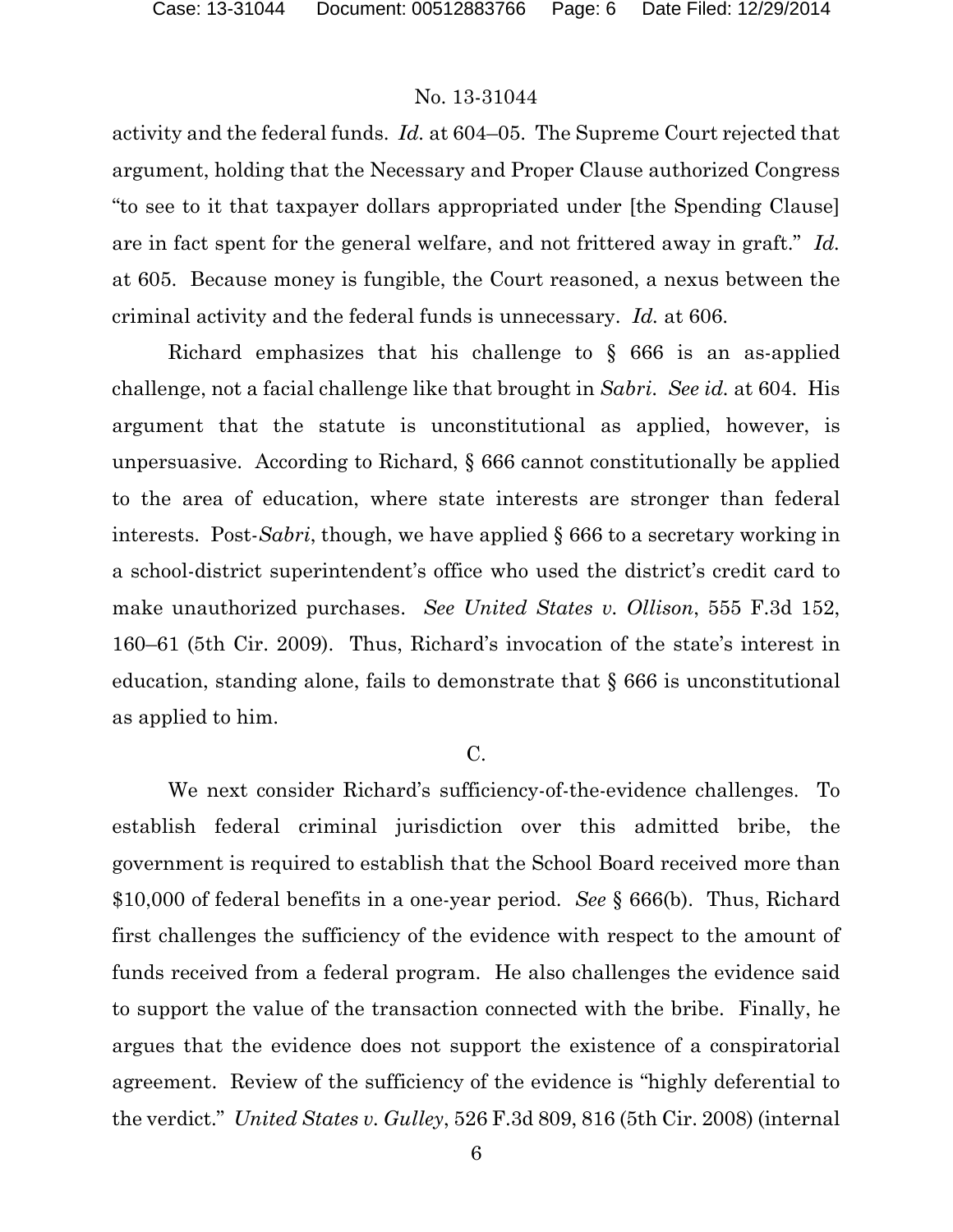quotation marks omitted). We do not re-weigh the evidence, but rather ask "whether the evidence, when reviewed in the light most favorable to the government with all reasonable inferences and credibility choices made in support of a conviction, allows a rational fact finder to find every element of the offense beyond a reasonable doubt." *United States v. Harris*, 293 F.3d 863, 869 (5th Cir. 2002) (internal quotation marks omitted).

1.

Richard's first sufficiency-of-the-evidence challenge relates to § 666's jurisdictional element, which requires the government to show that the defendant's agency "receives, in any one year period, benefits in excess of \$10,000 under a Federal program." § 666(b). To prove this element, the government offered the testimony of Elizabeth Scioneaux, the Deputy Superintendent for Finance for the Louisiana Department of Education. Scioneaux explained how federal money is distributed to school districts in Louisiana and stated that, in the one-year period preceding Richard's acceptance of the bribe, the St. Landry Parish School District received \$18,923,877 in federal funds.

Richard does not contest the factual accuracy of Scioneaux's testimony. Instead, he argues that the School Board is distinct from the School District, and thus that the government has not proven that the Board received \$10,000 in federal funds. Scioneaux, however, testified that, for the purposes of distributing federal education grant money, school boards and school districts are synonymous. The jury could reasonably have relied on this testimony in determining that the jurisdictional element was met.

2.

Richard next challenges the sufficiency of the evidence as it relates to § 666's "transactional element," which requires the recipient of the bribe to have taken the bribe "intending to be influenced . . . in connection with any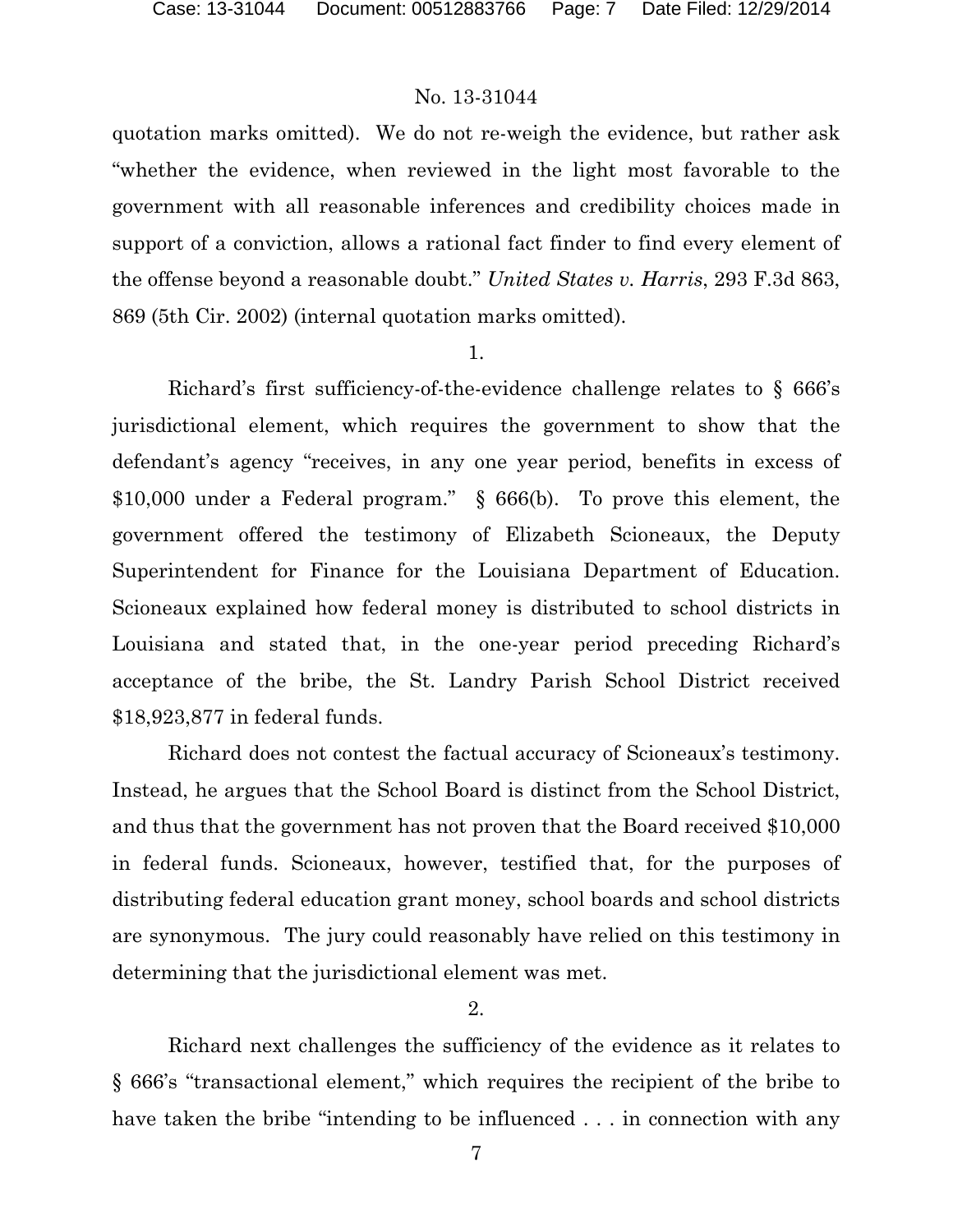$\overline{a}$ 

# No. 13-31044

business, transaction, or series of transactions . . . involving any thing of value of \$5,000 or more."  $\S 666(a)(1)(B)$ . This challenge also fails. As the government points out, in *United States v. Marmolejo* we held that the value of § 666's transactional element may be satisfied by looking to the amount of the bribe, reasoning that we were so persuaded because that is how "an appraiser would value an asset." 89 F.3d 1185, 1194 (5th Cir. 1986). Thus, because the amount of the bribe here was \$5,000, the jury reasonably could have concluded that the transactional element was satisfied.[1](#page-7-0) 

3.

Finally, Richard argues that the evidence was insufficient for the jury to convict him on the conspiracy count. In particular, he argues that the evidence showed only that he and Miller had similar objectives, not a conspiratorial agreement.

To prove a conspiracy under 18 U.S.C. § 371, the government must show "(1) an agreement between two or more persons to pursue an unlawful objective; (2) the defendant's knowledge of the unlawful objective and voluntary agreement to join the conspiracy; and (3) an overt act by one or more of the members of the conspiracy in furtherance of the objective of the conspiracy." *United States v. Coleman*, 609 F.3d 699, 704 (5th Cir. 2010). A conspiracy "conviction may be based even on uncorroborated testimony of an

<span id="page-7-0"></span> $<sup>1</sup>$  At oral argument, Richard argued that, when a bribe is given by a government agent,</sup> the amount of the bribe is not a reliable indication of the value of the bribe's subject matter, and thus *Marmolejo* should not apply. The argument is, *Marmolejo* was based on the notion that the best evidence of an item's value is "the price a willing buyer would pay a willing seller," 89 F.3d at 1194 (internal quotation marks omitted), and, in a sense, a government agent who gives a suspect a bribe is a "willing buyer" only of a conviction, not of the purported object of the bribe. Moreover, if a government-provided bribe of at least \$5,000 renders § 666's transactional element satisfied, then the government might always be able to satisfy the transactional element simply by giving a suspect at least \$5,000, irrespective of the true value of the bribe's object. Nonetheless, Richard waived this argument by raising it for the first time at oral argument. *United States v. Solis*, 299 F.3d 420, 454 n.119 (5th Cir. 2002). Thus, addressing the merits of this argument must wait until another day.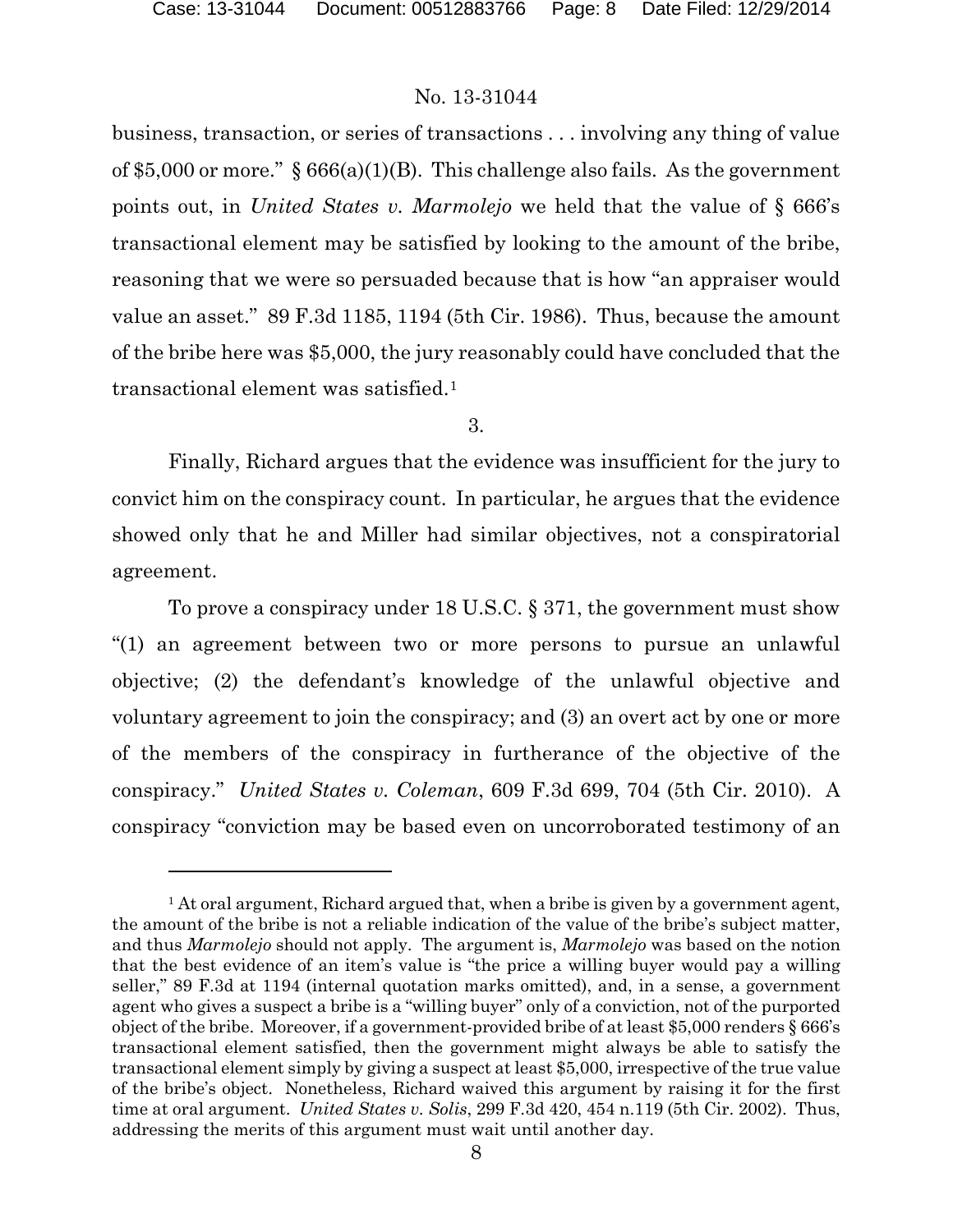accomplice or of someone making a plea bargain with the government, provided that the testimony is not incredible or otherwise insubstantial on its face." *United States v. Shoemaker*, 746 F.3d 614, 623 (5th Cir. 2014) (internal quotation marks omitted).

At trial, Miller testified that Richard proposed that they make money on the selection process even before the opening for Superintendent was announced. The government also presented evidence that both Richard and Miller met with Cassimere and that they told him that they voted as a team and required payment to swing the vote for Cassimere. Richard and Miller both had contact with Cassimere, and Richard once encouraged Cassimere to "take care of Miller" while making a hand gesture understood to signify "money." Furthermore, both Miller and Richard attended the final meeting with Cassimere when payment was made. Finally, the government presented evidence that corroborated the testimony of both Miller and Cassimere, including audio and video recordings, telephone records, and some of Richard's own statements.

This evidence was sufficient for the jury to have convicted Richard on the conspiracy count. We therefore reject Richard's final sufficiency-of-theevidence challenge.

#### D.

Richard next challenges an evidentiary ruling of the district court. Before the trial in this case began, a Louisiana state court ruled that Richard was ineligible under state law to serve on the School Board because of a prior felony conviction. Though Richard was appealing this judgment at the time of trial, the government anticipated that he might attempt to use the judgment to prove that he was not an "agent" of the School Board for the purposes of § 666. It therefore moved to exclude the judgment, arguing that whether Richard was eligible to be elected to the Board as a matter of state law was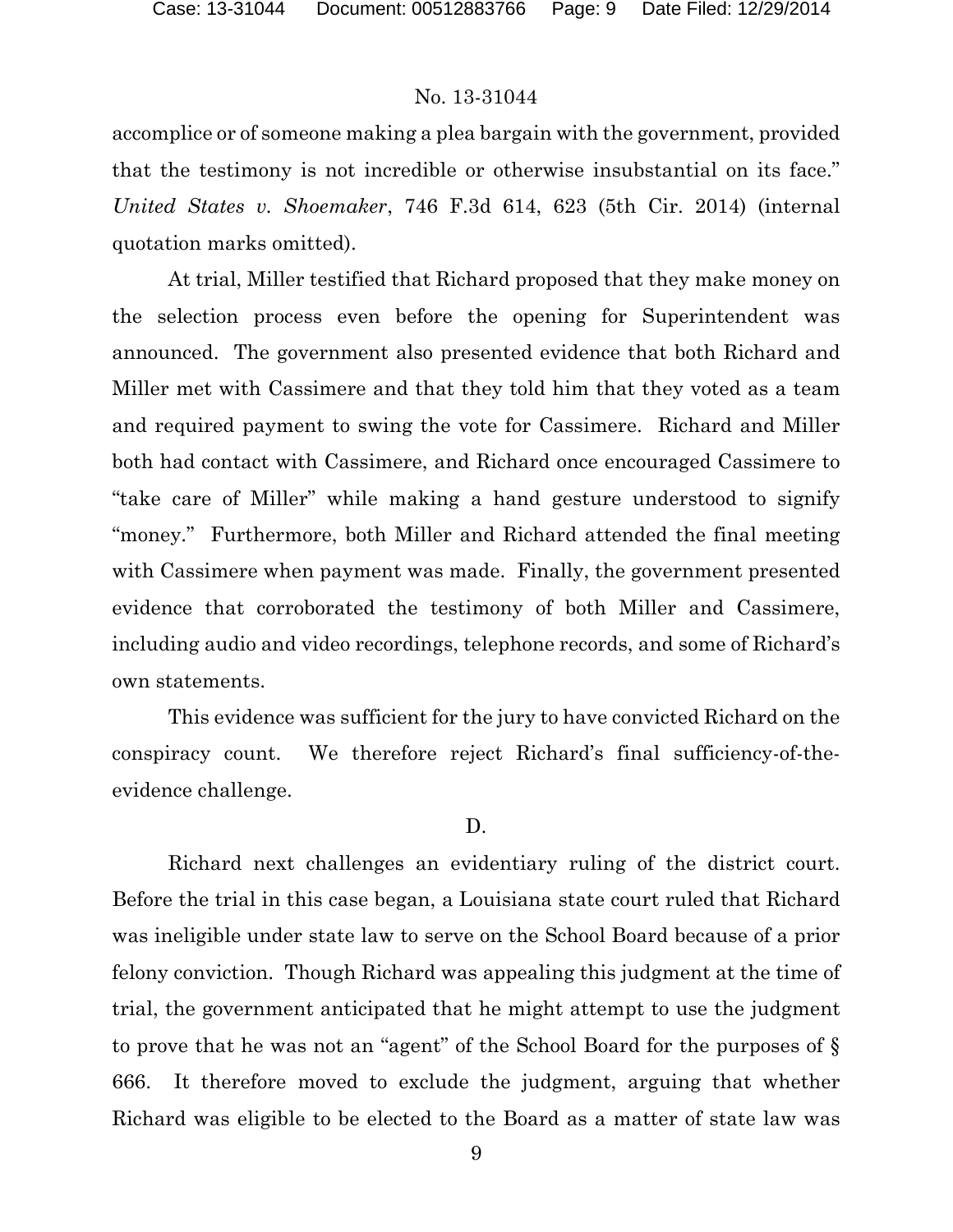$\overline{a}$ 

# No. 13-31044

irrelevant to whether he was an "agent" of the Board under § 666 at the time of his criminal conduct; and, in any event, that admission of the state-court judgment might confuse the jury as to whether Richard's status as an "agent" was a question of federal or state law.[2](#page-9-0) The district court agreed with these arguments and excluded any reference to the judgment. Richard now contends that the district court's exclusion of the judgment deprived him of the opportunity to present a defense—specifically, the defense that he was not an "agent" of the School Board because he was ineligible to serve in such capacity.

Ordinarily, we review evidentiary rulings for abuse of discretion. *United States v. Brooks*, 681 F.3d 678, 709 (5th Cir. 2012). If the defendant fails contemporaneously to object to the ruling, however, our review is only for plain error. *United States v. Williams*, 620 F.3d 483, 488–89 (5th Cir. 2010). Plain error is the appropriate standard here. The district court decided to exclude the state-court judgment during a discussion with counsel just before opening statements at Richard's trial. Richard did not object to the court's ruling during this discussion—though he was given an express opportunity to do so[3—](#page-9-1)or at any other point in the district-court proceedings. Thus, we apply plain-error review to Richard's challenge to the district court's evidentiary ruling.

Given the heightened standard of review, we cannot say that the district court's evidentiary ruling merits reversal. Plain-error review requires the defendant to show "(1) error, (2) that is clear or obvious, and (3) that affected

<span id="page-9-0"></span><sup>2</sup> Section 666 defines an "agent" as "a person authorized to act on behalf of another person or a government and, in the case of an organization or government, includes a servant or employee, and a partner, director, officer, manager, and representative."  $\S 666(d)(1)$ .

<span id="page-9-1"></span><sup>&</sup>lt;sup>3</sup> After the district court ruled the judgment excluded, he expressly gave Richard's counsel an opportunity to object, telling Richard's counsel that he was persuaded by government counsel's argument "unless [Richard's counsel had] something to show [that] he's wrong." Richard's counsel replied, "No, sir, Your Honor."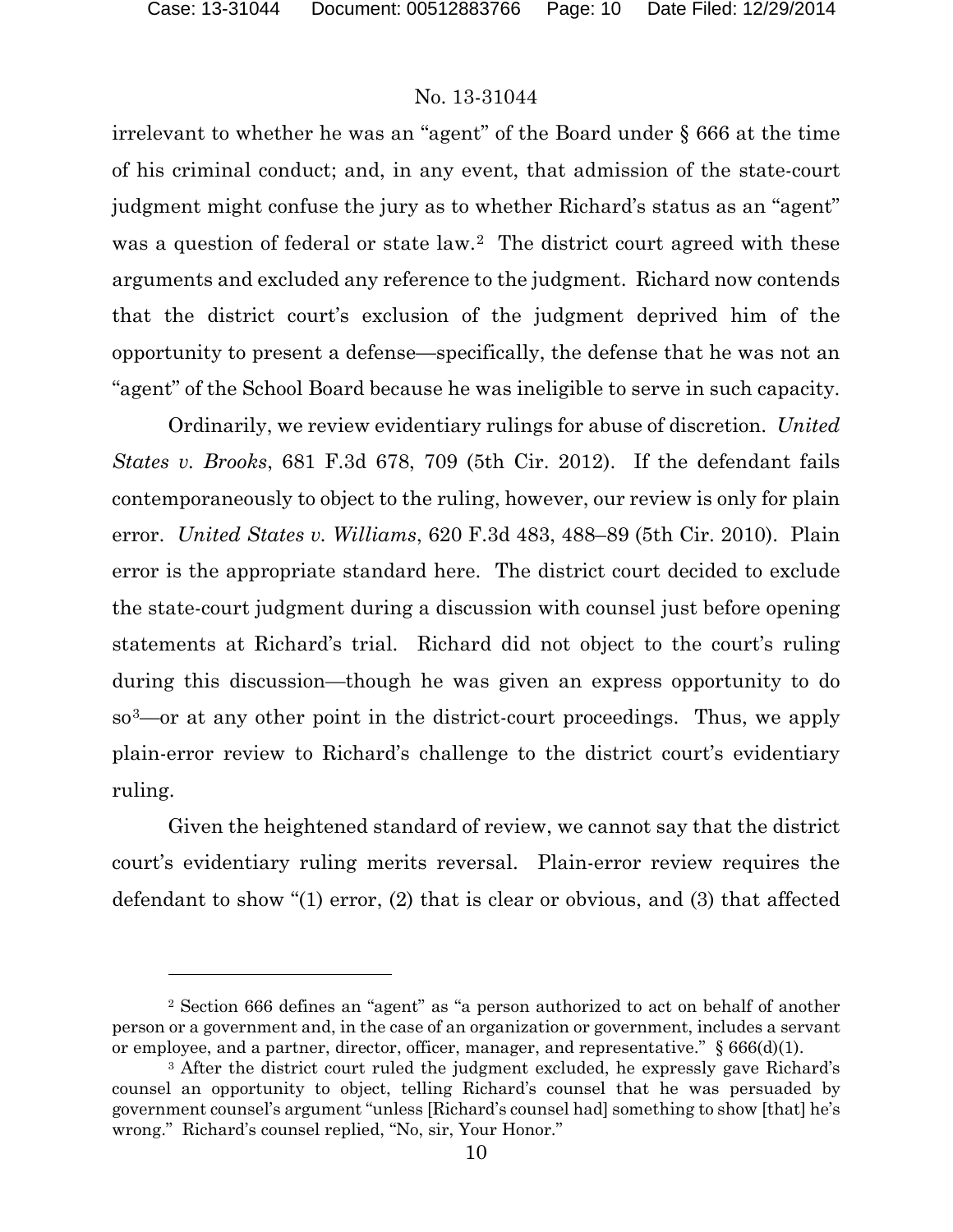l

# No. 13-31044

the defendant's substantial rights." *United States v. Hinojosa*, 749 F.3d 407, 411 (5th Cir. 2014). Then, "[i]f those requirements are met, the reviewing court may in its discretion remedy the error only if it (4) seriously affects the fairness, integrity or public reputation of judicial proceedings." *Id.* (internal quotation marks omitted).

Even assuming that the first three prongs of the plain-error test are satisfied, *see, e.g., United States v. Blocker*, 104 F.3d 720, 735 (5th Cir. 1997), Richard's argument fails on the fourth prong. Regardless of whether he was eligible to serve on the Board at the time of his election, it is undisputed that Richard did in fact serve on the Board at the time of his criminal conduct. He held himself out as a Board member, drew a Board member's salary, and cast binding votes along with the other Board members.<sup>4</sup> Given these circumstances, the district court's error, if there was any, was not the sort of "particularly egregious" error that we have discretion to correct under the fourth prong of plain-error review. *See United States v. Delgado*, 672 F.3d 320, 328 (5th Cir. 2012). We therefore reject Richard's challenge to the district court's evidentiary ruling.

# E.

Finally, Richard objects to several of the Sentencing Guideline determinations that determined his sentence. We review the district court's sentencing-related fact-findings for clear error and its application of the Guidelines de novo. *United States v. Montgomery*, 747 F.3d 303, 311 (5th Cir. 2014).

<sup>1.</sup>

<span id="page-10-0"></span><sup>4</sup> Indeed, this last point is vividly illustrated by the record evidence indicating that Richard ultimately cast the deciding vote in favor of one of Cassimere's competitors for the Superintendent position. At sentencing, the district court characterized this vote as "vengeful," and remarked on the incongruity of Richard's casting it "at that meeting—the meeting that [Richard] say[s] now [he wasn't] even a board member for, but it sure counted."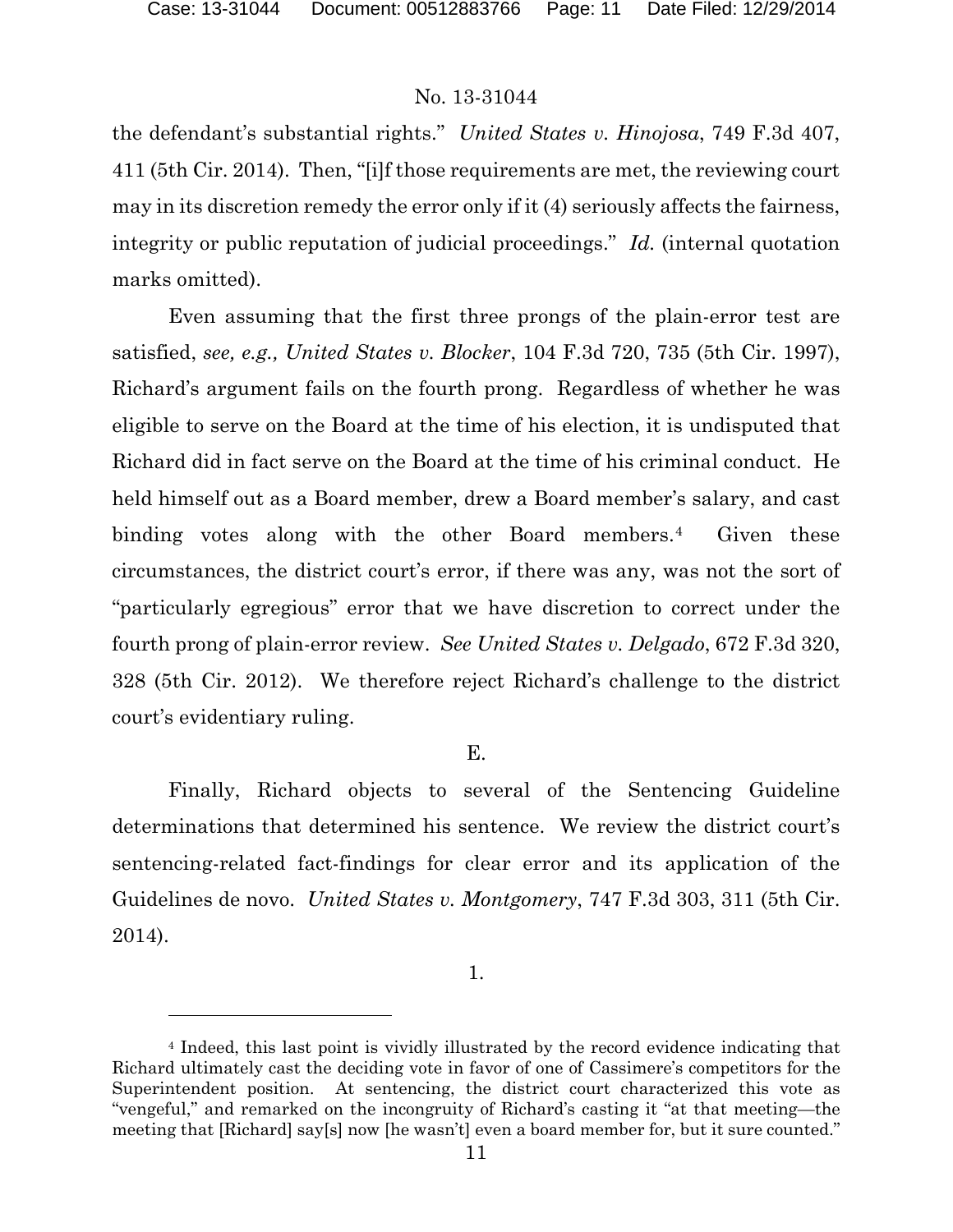Richard first argues that the district court erred in applying § 2C1.1 of the Guidelines (titled "Offering, Giving, Soliciting, or Receiving a Bribe") instead of § 2C1.2 (which has the same title, except "Gratuity" substitutes for "Bribe"). *See* U.S. Sentencing Guidelines Manual § 2C1.1–2 [hereinafter U.S.S.G.]. The statutory index suggests both § 2C1.1 and § 2C1.2 for violations of § 666. *Id.* app. A. When the statutory index specifies more than one offense Guideline for a particular statute, the court is to "determine which of the referenced guideline sections is most appropriate for the offense conduct charged in the count of which the defendant was convicted." *Id.* § 1B1.2 cmt. n.1. We have previously stated that  $\S 2C1.1$  is the appropriate Guideline when the offense conduct charged includes a "corrupt purpose." *See United States v. Whitfield*, 590 F.3d 325, 367 n.31 (5th Cir. 2009). Here, the indictment alleges that Richard "*corruptly* agreed to accept and did in fact accept a thing of value" (emphasis added). Thus, the district court did not err in applying § 2C1.1.

#### 2.

The district court increased Richard's offense level by two levels under U.S.S.G. §§ 2C1.1(b)(2) and 2B1.1 because it found that the offense involved bribes totaling \$10,000. Richard objects to the district court's application of this enhancement on two grounds. First, he argues that he should, at most, be responsible for \$5,000, instead of \$10,000, because he personally accepted only \$5,000 from Cassimere. Second, Richard argues that § 2C1.1(b)(2) does not apply because the government ultimately recovered the bribe money it provided to Cassimere and thus did not suffer a loss. Neither argument carries the day.

Richard's first argument fails because Richard was convicted of participating in a conspiracy with Miller. As this court has previously held, the "offense" referred to in § 2C1.1 includes "the offense of conviction and all relevant conduct." *See United States v. Roussel*, 705 F.3d 184, 198 (5th Cir.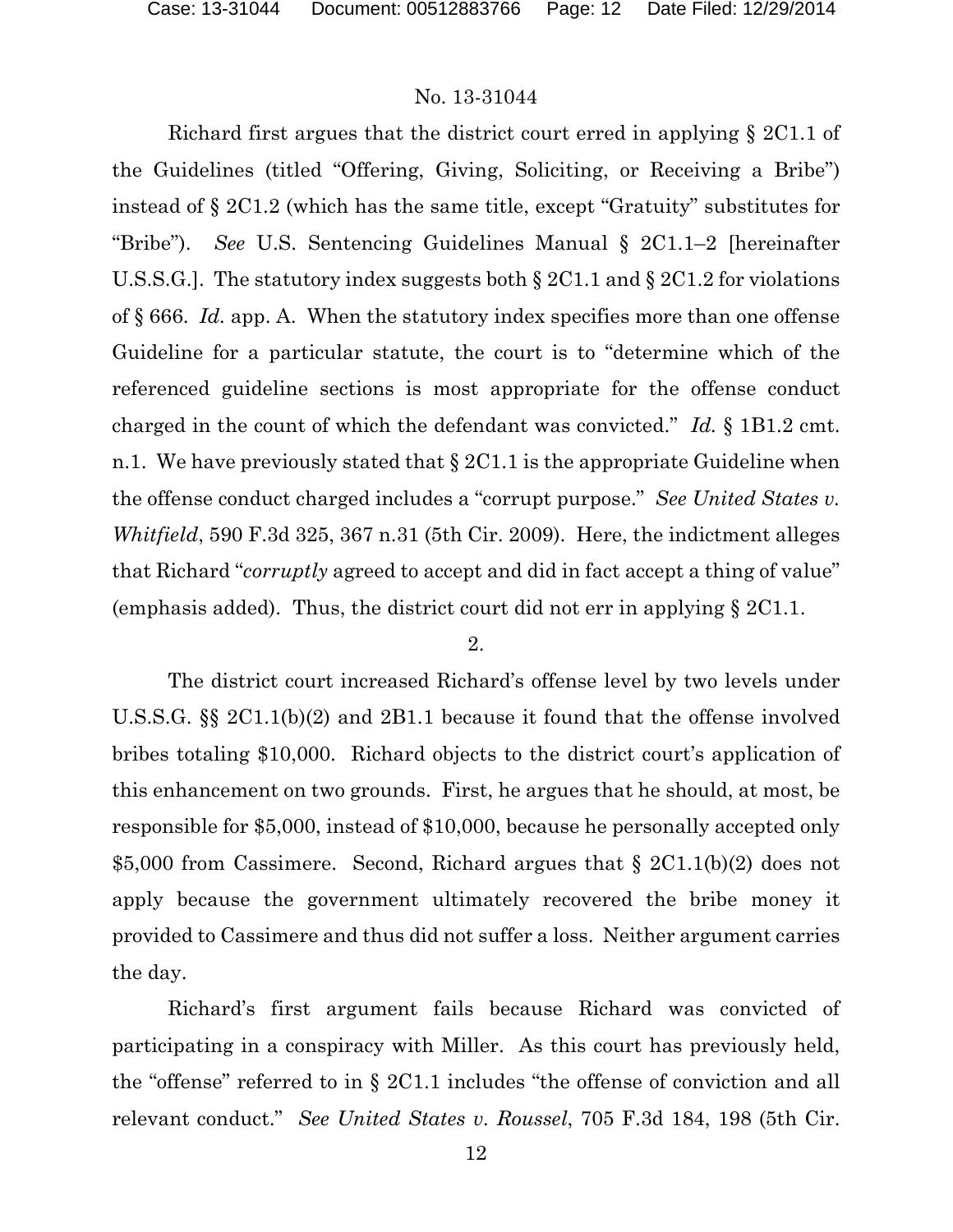2013) (internal quotation marks omitted). Since the \$5,000 received by Miller forms part of the basis of the conspiracy conviction, the district court did not err in including that  $$5,000$  in its  $$2C1.1(b)(2)$  calculation.

Richard's second argument is equally unpersuasive. The government's ultimate recovery of the bribe money does not preclude the application of § 2C1.1(b)(2) because that Guideline instructs the court to determine the extent of the offense-level increase based on the "greatest" of the amount of the bribe, the amount of the benefit to be received by the bribe-giver, "*or* the loss to the government." U.S.S.G. § 2C1.1(b)(2) (emphasis added). The district court was therefore not required to look to the loss to the government in determining the applicability of  $\S 2C1.1(b)(2)$ .

#### 3.

Next, Richard argues that the district court improperly increased his offense level under U.S.S.G.  $\S$  2C1.1(b)(3), which applies when "the offense involved an elected public official." *Id.* § 2C1.1(b)(3). This argument revives Richard's earlier contention that he was ineligible to serve on the School Board under Louisiana law because of his prior felony conviction. According to Richard, his ineligibility means that he cannot have been an "elected public official" as that term is used in  $\S 2C1.1(b)(3)$ .

This argument is spurious. The language of the Guideline does *not* require that Richard be an *eligible* officeholder. Richard was, in fact, elected and he did, in fact, serve on the School Board in an official capacity with the full authority of the office, and he accepted the bribe while officially occupying the office. Since he unquestionably was "an elected public official," the district court did not err in increasing Richard's offense level under § 2C1.1(b)(3).

### 4.

Finally, Richard argues that the district court improperly rejected his request for a reduction in the offense level for acceptance of responsibility